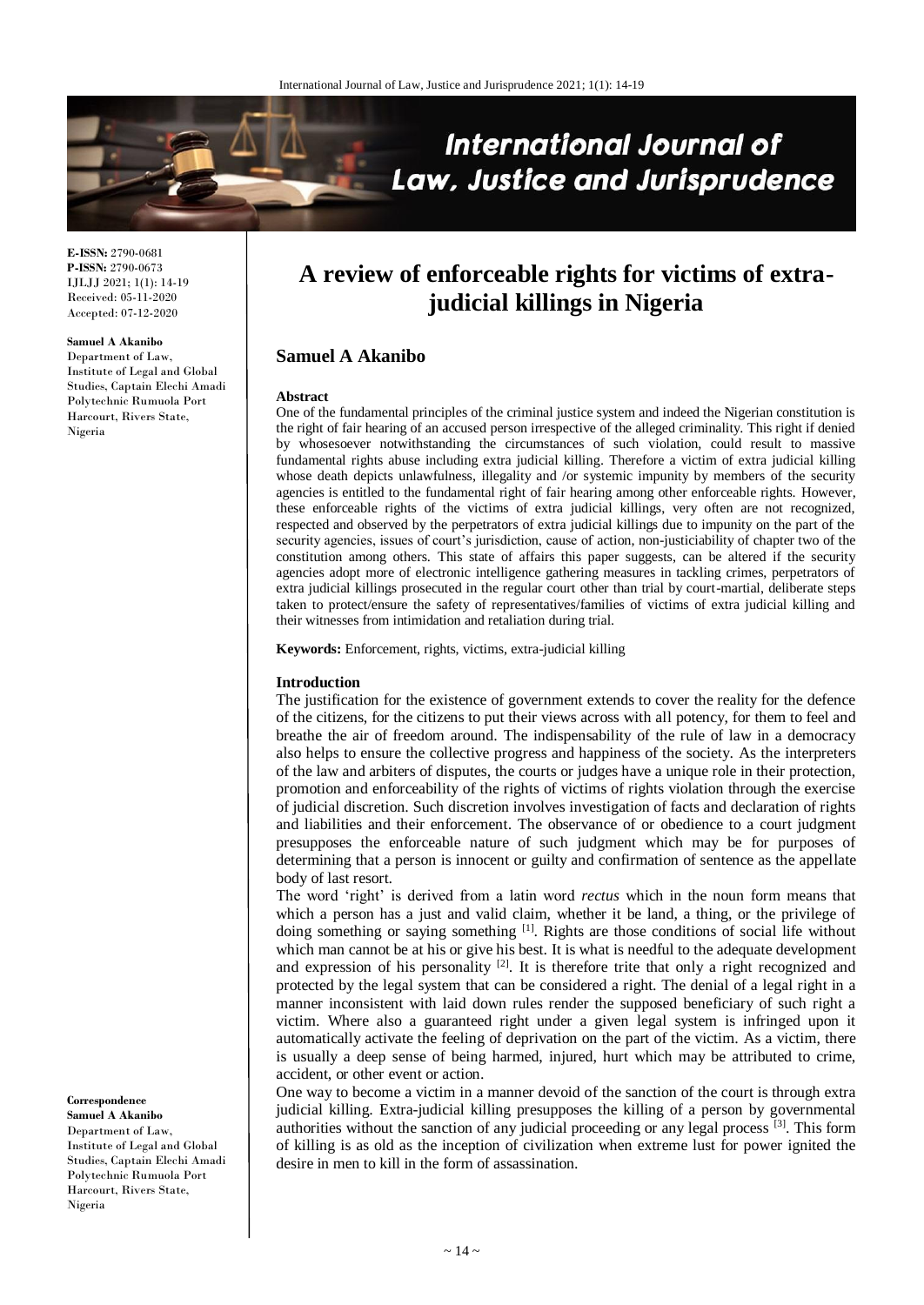# **Notable Extra Judicial killings in Nigeria Rivers State (Chima Ikwunado)**

A newly married auto mechanic, Chima Ikwunado was arrested on allegation of armed robbery by E-Crack squad, tactical unit of the Nigerian Police Force domiciled at Mile One Police Division in Diobu, Port Harcourt on the 15<sup>th</sup> day of December 2020<sup>[4]</sup>. Due to extreme torture while in police detention, Chima died a few days later [5]. This was inspite of his protestation of his innocence before the police. Chima's death once again brought to limelight the culture of impunity by the police whose primary responsibility is the protection of life and property being the first line security agency in Nigeria.

# **Michael Akor and Michael Igwe**

Michael Akor and Michael Igwe were arrested by a five man team of men of the then Special Anti-Robbery Squad, SARS led by one ASP Samuel Chigbu on June 22, 2009<sup>[6]</sup>. They were extra judicially killed in a bush in Oyigbo the next day. The court per justice Adolphus Enebeli of the High Court in Port Harcourt while ruling in the enforcement of fundamental human rights suit before him stated that; *it is not a coincidence that the two Michaels were shot at the same part of their body, died at the Braithwaite Memorial Hospital at the same time and buried at the same place and time* [7] *.* The court went further and awarded the sum of fifty million naira to the families of the deceased as compensation to be paid by the Inspector General of Police and the Commissioner of Police in Rivers State.

# **South East (Operation Python Dance)**

The Operation Python Dance was an exercise carried out by the military in the five eastern states of Nigeria<sup>[8]</sup>. The said operation raised so much concern as it is the police and not the army that has the duty to maintain internal security anywhere in the country. During the period under review which commenced on November 17<sup>th</sup> 2016, excessive force was used against the Indigenous People of Biafra IPOB who embarked on a peaceful protest <sup>[9]</sup>. Ten people were reported dead in Aba, Abia State after the group held a protest with respect to army's invasion of their leader's (Nnamdi Kanu) house. The army intimidated citizens and instances of unaddressed extra judicial killings and harassment by soldiers deployed to the south east were recorded [10].

# **Abuja (The APO Six Killings)**

The Apo Six killings has remain indelible in the hearts of most Nigerians, especially members of the human rights community. These six unfortunate Nigerians got their lives terminated by the Nigerian police in the Apo area of Abuja in June 2005 on the pretext that they were armed robbers. They were stopped by the police, while returning home  $[11]$ . An argument ensued over bribe demanded by one of the policemen and Ozor. The policeman shot Ozor who died on the spot. In a bid to cover the dastardly act, the remaining five occupants were killed by the police at different locations, a few hours later. This heinous crime by the police was met with stiff resistance by traders at the Apo Mechanic Village, as well as the determination of the counsel to the victims, who was able to prove in court that the victims were extra-judicially killed by the police  $[12]$ .

# **The Killing of #EndSARS Protesters)**

The impunity and total disregard to human right to life was again unleashed on innocent and peaceful protesters who were fed up with police brutality and decided to protest peacefully. Evidence gathered from eye witnesses, video footage and hospital reports confirm that between 6:45pm and 9:00pm on Tuesday 20<sup>th</sup> October 2020, the Nigerian military opened fire on thousands of people who were peacefully calling for good governance and an end to police brutality <sup>[13]</sup>. At the end, 12 peaceful protesters were confirmed killed extra judicially by the army and police in Lekki and Alausa part of Lagos state.

# **Substantive Rights**

The impunity by members of the law enforcement agencies such as the police and the Nigerian Armed Forces account for most of the cases of extra judicial killings in Nigeria. This does not preclude other security agencies like the Nigerian Customs Service, the Nigerian Correctional Service and the Nigerian Security and Civil Defence Corps from allegations of extra judicial killings [14]. The culture of impunity which has resulted in the death of many innocent Nigerians is derived largely from government's authorization of a policy of shoot-to-kill or shoot-at-sight, when in confrontation with armed robbers [15]. Unfortunately, innocent protesters are not spared the consequence of this ignoble policy and have become sustained targets of extra judicial killings by Nigeria's security forces.

The latin maxim, *ubi jus ibi remedium*, which means, where there is a wrong, there is a remedy, clearly justifies the imperative to accord victims of extra judicial killings their enforceable rights. Some of the known enforceable rights of the victims of extra judicial killings include:

- Rights to fair hearing
- $\blacksquare$  Right to life
- **Right to dignity of human person**
- Right to personal liberty
- Right of action
- Right of appeal

# **Right to fair Hearing**

Section 36(1) of the Constitution of the Federal Republic of Nigeria<sup>[16]</sup> is clear on the right to fair hearing. It states that; in the determination of his civil rights and obligations, including any question or determination by or against any government or authority, a person shall be entitled to a fair hearing with a responsible time by a court or other tribunal established by law and constituted in such manner s to secure its independence and impartiality [17]. The right to fair hearing according to natural justice or the fair hearing provisions of the CFRN, cannot be ousted whether during civil rule or military rule. The principles enshrined in section 36(1) of the CFRN represent an indispensable cornerstone of the well settled rules of natural justice, which must be observed in every determination affecting the rights and obligations of a person [18].

The Supreme Court, per Karibi-Whyte in *LPDC v Fawehinmi*, stated that 'in the circumstances of this country fair hearing is an entrenched provision of the constitution which cannot be displaced by legislation however unambiguously worded  $[19]$ . No doubt, the right of a person to a fair hearing is so fundamental to the concept of justice, that the right can neither be waived nor taken away, whether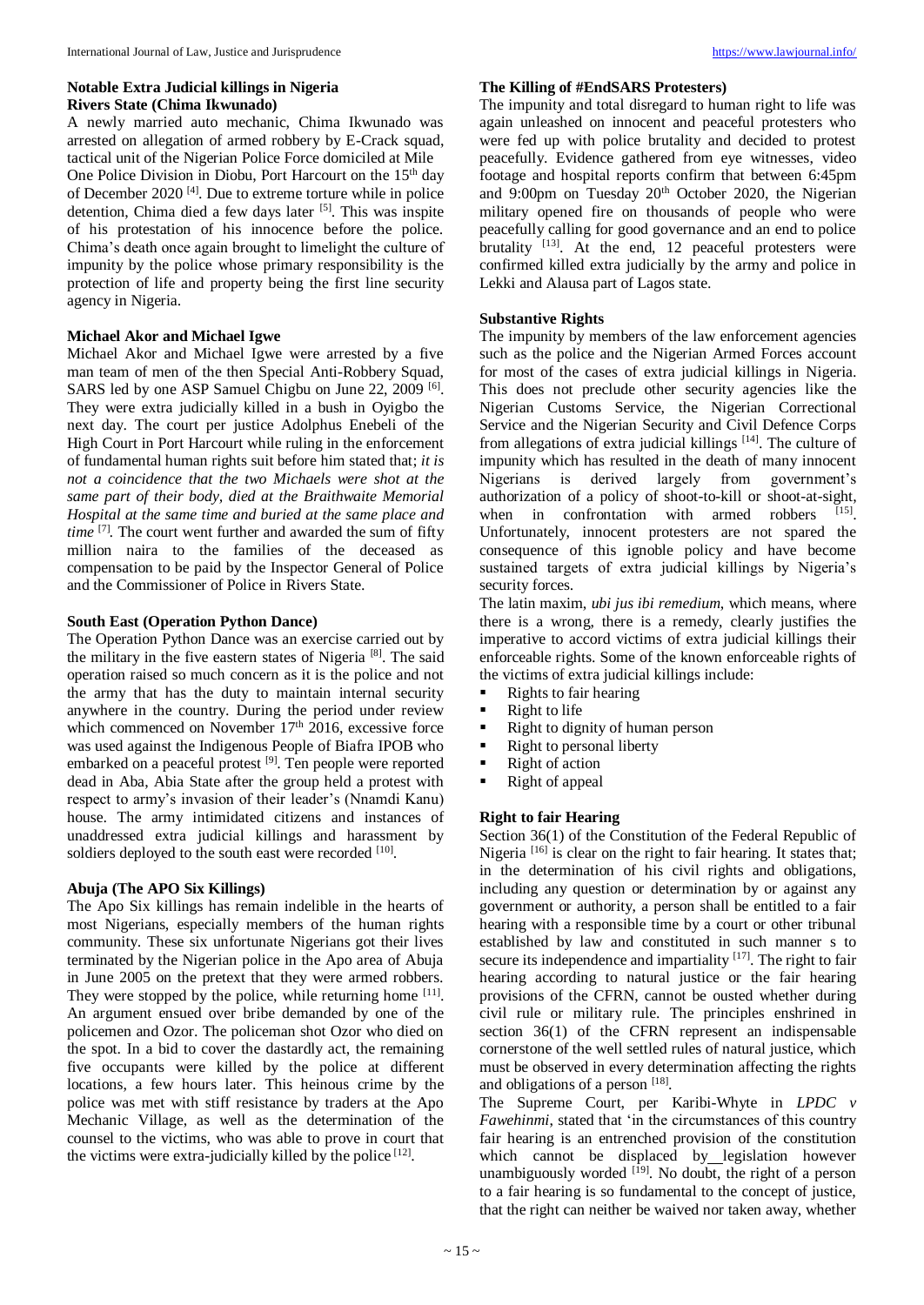expressly or by implication. A denial of fair hearing by a law or security forces of the state is an act of injustice. Victims of extra judicial killings are very often not allowed the opportunity to be heard or ventilate their case by the security agencies before having them killed.

The Committee for the Defence of Human Rights CDHR, in its recent report noted that the group had hoped that with the return to democratic rule on May 29, 1999 that, "there would be a reduction in extra-judicial killings in Nigeria, but, rather surprisingly, there was an increase in incidences  $[20]$ <sup>20</sup>. In *Ariori*, & *others v. Elemo & others*, the supreme, court per Obaseki JSc, said, fair hearing, therefore must mean a trial conducted according to all the legal rules formulated to ensure that justice is done to the parties in the case  $[21]$ . The above judicial pronouncement further concretized the imperative of fair hearing not just to the parties concerned but for the sake of justice. This is obviously the contrary where extra-judicial killing hold sway and the perpetrators are not prosecuted. The fundamental nature of the right to fair hearing was stressed when the supreme court Per Oputa Jsc in *Olatunbosuun v. NISER* stated that, The right of a man to be heard in his own defence is the most elementary protection of all, and where a statutory form of protection would be less effective if it did not carry with it a right to be heard, I would not find it difficult to imply this right"  $[22]$ .

# **Right to Life**

The right to life remains one of the pre-trial rights of an accused person. This right is extinguished when an accused person becomes a victim of extra-judicial killing. The CFRN provides for the right to life, thus: Every person has a right to life, and no one shall be deprived intentionally save in execution of the sentence of a court in respect of a criminal offence which he has been found guilty in Nigeria [23]. The right to life is one of the most important rights since without the right to life it is impossible to enjoy other rights. Therefore, the right to life is not to be deprived unless, after the due process of law and in the execution of the sentence of a court for criminal offence for which the accused has been found guilty. The due process of law entails the trial of the accused person including other legal considerations followed by a guilty verdict by the court. In *Bello v A.G Oyo State***,** the Supreme Court held that "the premature killing of Nasiru Bello (appellant) in the surrounding circumstances of this case was both unlawful and illegal. It was wrongful in the sense that it was injurious to the rights primarily of Bello to life…it was unjust in the sense that he (Nasiru Bello) was not allowed a just determination of his appeal by the Federal Court of Appeal… [24] The constitution however provides the exceptions to the right to life to include deprivation of life, in defence of a person, or unlawful violence, or defence of property, to effect a lawful arrest, or to prevent the escape of a person lawfully detained and for the purpose of surprising a riot, insurrection or mutiny [25].

It is pertinent to observe that the rise in the number of extra judicial killings in Nigerian are not attributable to either of the constitutional exceptions. Institutionalized culture of impunity derived largely from government's authorization policy of shoot- to- kill when in confrontation with armed robbers and other dangerous criminals account for extra judicial killings in the country. The compliance with the policy by the security agencies, unfortunately, and to a

larger extent, has rendered many innocent persons victims of extra judicial killing.

#### **Right to Dignity of Human Person**

The CFRN provides to the effect that every individual is entitled to respect for the dignity of his person, and accordingly no person shall be subjected to torture or to inhuman or degrading treatment or required to perform forced or compulsory labour <sup>[26]</sup>. Forced or compulsory labour does not include any labour required in consequence of the sentence or order of a court, required for armed forces, reasonably necessary in the event of any emergency or capacity, required under the National Youth Service Corps Programme (NYSC). Therefore dignity is the right of a person to be valued and respected for their own sake, and to be treated ethically  $[27]$ . This right is universal in nature and apply to all members of the human species irrespective of race, colour, gender, class, nationality, religion, age, employment status, political orientation, sexual orientation, disability status and so forth <sup>[28]</sup>. Sexual violence, female genital mutilation, widowhood practices are some of the forms in which violation of the right to human dignity manifests other than in cases of extra judicial killings,

In the case of  $R$  v Jegede<sup>[29]</sup>, members of a night guard killed a notorious thief whom they alleged was carrying stolen goods and was armed. Convicting them of manslaughter, the court pointed out that the verdict would have been that of murder but for the fact that the evidence of deliberate killing was not clearly established [30]. The sacredness of human life in its entirety abhors the termination of life in circumstances devoid of the sanction of the law. Therefore, the court is not a mechanical automatic calculator, but a court of law dealing with varying situations and applying law to situations in order to do justice in each and every situation according to its peculiar surrounding circumstances [31].

The right to dignity of human person is protected even in situations where the deceased consented to his death. In *State v Okezie*<sup>[32]</sup>, the accused, a native doctor, prepared charms for the deceased. The deceased thereafter invited the accused to test the charms on him by firing gun shot at the chest and killed him. He was convicted for murder [33]. Death in either of the aforementioned circumstances clearly violate the victim's right to dignity of human person to the extent that the absence of due legal process of arrest, investigation, trial and a guilty verdict by the court of competent jurisdiction constitute a violation of the right to human dignity.

# **Right to Personal Liberty**

Under the constitution, every person is entitled to his or her personal liberty. Section 35(1) is to the effect that every person shall be entitled to his personal liberty and no person shall be deprived of such liberty save in circumstances and in accordance with a procedure permitted by the law including; execution of the sentence or order of court in a criminal offence, failure to comply with the order of court, to bring an accused person before a court in execution of the order of a court, for the purpose of the education of welfare of a person yet eighteen years among others. Personal liberty in its wide context is the freedom of every lawabiding citizen to think what he will. To say what he will on his lawful occasions without let or hindrance from any other person [34].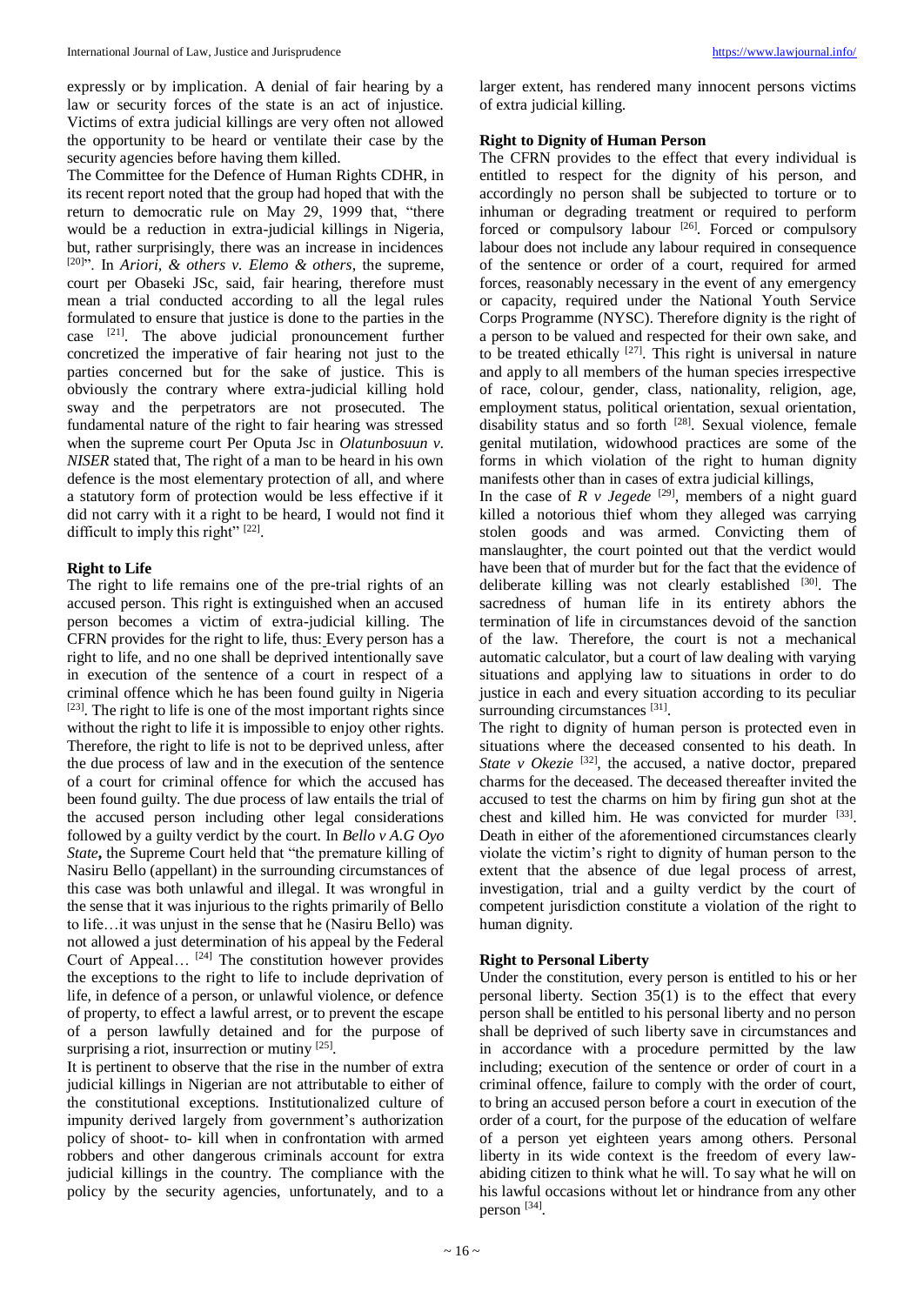However, in the narrow sense in which it is used in section 35(1), personal liberty means right to freedom from wrongful or false imprisonment, arrest, or any physical restraint whether in any common prison, or even in the open streets without legal justification [35]. The right therefore is basically to protect the individual against the excesses of the government and its agents. Lord Atkin while dissenting in the case of *Liversidge v Anderson* [36] stated that, in English law every imprisonment is *prima facie* unlawful and…it is for a person directing imprisonment to justify his act. The only exception is in respect of imprisonment ordered by a judge <sup>[37]</sup>.

The right to personal liberty extends to the right of a person to trained and be trained in a way and manner such a person deems fit. And so in *Adewole v. Jakande* [38] , the court held to the effect that the closure of private schools by the Lagos State government is a violation of the personal liberty of parents to train their children where and how they deem fit. The right to personal liberty avails not only Nigerians but aliens also. The right is however not absolute. It can be deprived in circumstances prescribed by any law in accordance with the constitution  $^{[39]}$ . In *Egenokwu v AG* Federation & Anor<sup>[40]</sup>, where the applicant sought a declaration that his arrest and the detention of the applicant by the  $2<sup>nd</sup>$  respondents officers for a total period of four (4) days at Karimu police station, Police Command Area II and Police Force CID Area 10 is unreasonable, unconstitutional and a grave violation of the applicant's fundamental right to liberty. The court held as unreasonable, unconstitutional and a grave violation of applicant's fundamental right to liberty [41] .

#### **Right of Action**

A right of action is the legal right to sue another person, body or government  $[42]$ . This right can be exercised by the representatives of a victim of extra-judicial killing. In Nigeria, the right to action may be activated if a person alleges that his right has been, is being or is likely to be contravened. To be able to challenge a government or administrative power, decision or act, one must have right of action in law <sup>[43]</sup>. Generally, a person has a right of action under section 6(6) (b) and section 46(1) CFRN as follows: for the determination of any question as to his civil rights and obligations against any person, body or government and /or where any of the fundamental rights and obligations of the person has been, is being or is likely to be contravened [44] .

The aforementioned constitutional provisions are consistent with the trite position that where there is a wrong, there is a remedy. This antiguing position found support by the court in the case of  $Ashby v White$ <sup>[45]</sup>. In which the court frowned at the attitude of the defendant who discountenanced the vote of the plaintiff at an election. It held that an elector has a right of legal action for a form of nuisance or disturbance of rights, if his vote was wrongly rejected by the returning officer, even though the candidate he had tried to vote for was elected any way [46].

#### **Right of Appeal**

Right of appeal is the right to go to a higher court for the review of the judgment or ruling of a lower court, with which the appellant is not satisfied  $[47]$ . A person can only appeal against a decision or judgment of a court or tribunal where there is a right of appeal. A right of appeal is

conferred by section 241-243 CFRN or by any other statute, including the statute establishing the court. The court per Musdapher JCA in *Lekwot & others v Judicial Tribunal*  stated that, it is well established that no appeal lies unless a right of appeal is expressly conferred by statute--- and must also come with the provisions of the statute creating the right of appeal  $[48]$ . Consequently, a victim of extra judicial killing may through his representatives challenge the judgment or ruling of a lower court either as of right or with the leave of court. This right was exercised by the representatives of the appellant in *Bello v. A.G Oyo State* <sup>[49]</sup>, where the supreme court declared the premature killing of the appellant by the state as both unlawful and illegal despite the yet to be determined pendency of the appellant's appeal.

# **Procedural Rights**

The procedural rights of a victim of extra judicial killing is mostly contained in the right to fair hearing. The fair hearing provision in the constitution [50] envisages the principles of *audi alteram partem*, hearing within a reasonable time; hearing before a court or other tribunal established by law and constituted in such a manner as to secure its independence and impartiality; trial to be held in open court or public and the parties allowed access; presumption of innocence until otherwise is proven; making known promptly in the language understood by the accused the nature of the offence; provision of adequate time and facilities for defence; defend himself in person or by legal practitioner of his choice; examination of the witnesses called by the prosecution in person or his legal practitioner to contradict their evidence among others.

In view of the above elements of fair hearing, it is therefore imperative for the observance of fair hearing in every trial as a slight deviation is an enthronement of injustice to the accused person. The Supreme Court, Per Jibowu FJ in *Mallam Saadu of Kunya v. Abdulkadir* [51] stated the fundamental importance of fair hearing when he remarked; it is a fundamental principle of the determination of natural justice, that a defendant and its witnesses should be heard before the case against him is determined, and it is, in my view, a denial of justice to refuse to hear a defendant's witnesses <sup>[52]</sup>. No doubt, a victim of extra judicial killing is not allowed the opportunity to benefit from the exercise of this right for the determination of his guilt or innocence since fair hearing lies in the procedure followed in the determination of the case, not in the correctness of the decision. Therefore, no determination involving civil rights or criminal trial can be properly made, until the person whose civil rights or in whose detriment the criminal trial is commenced has been notified of the matter and given opportunity of answering the case against him.

# **Challenges in the Enforcement of Victim's Rights**

It is trite that rights which are enforceable in law are those rights which are recognized by law as distinguished from mere aspirations. Some of the notable challenges in the enforcement of the rights of victims of extra judicial killings include;

#### **Jurisdiction of Court**

Despite the novel innovations by the Fundamental Rights (Enforcement Procedure) Rules 2009 made pursuant to section 46(3) of CFRN by the Chief Justice of the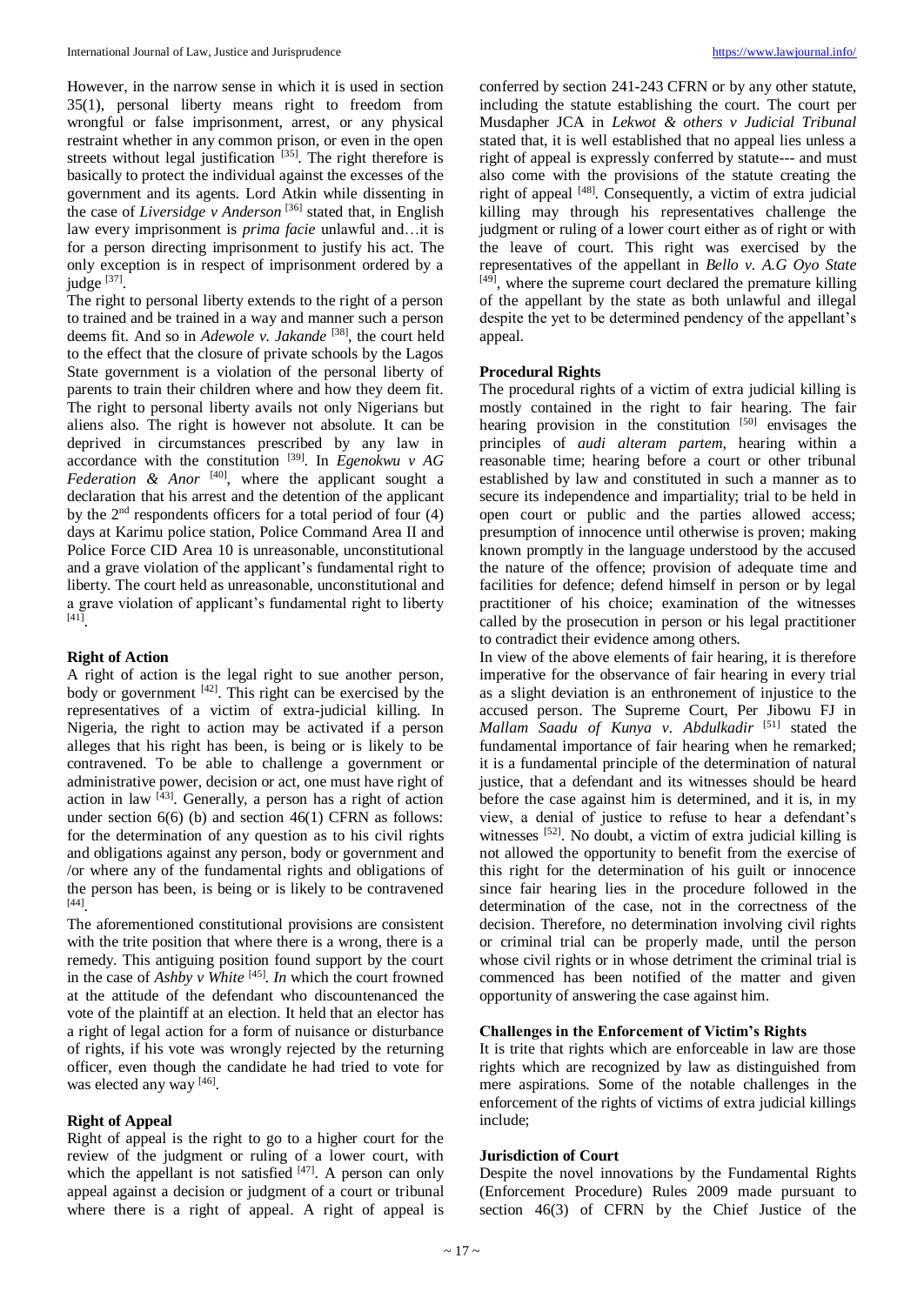Federation, which among others, circumscribed the hitherto unlimited jurisdiction of State High Court to entertain matters involving violation of fundamental rights of Nigerians thereby conferred on Federal High Court the jurisdiction to adjudicate on rights violation especially where such infringement is occasioned by the federal government or any of its agencies. However, the challenge with this requirement is the fact that federal high courts are not spread across all the states of the federation. This therefore constitute a limitation in the enforcement of a victim's right as litigants, must necessarily travel enormous distances and expenses to initiate actions at the nearest Federal High Court which covers their locality. This senior has helped to discourage litigants from seeking redress where their rights have been infringed.

#### **The Issue of Cause of Action**

In an application for the enforcement of fundamental rights, it is a condition precedent that the enforcement of the fundamental right should be the main claim and not an ancillary claim <sup>[53]</sup>. This is to confer the court with proper jurisdiction in order to avoid the suit being incompetent or inappropriate. In *Ihenacho v. N.P.P* [54] , the court held that for a claim to quality as falling under the fundamental rights (Enforcement Procedure) Rules, it must be clear that the principal relief sought by the appellant is for the enforcement of a fundamental right and not to redress grievance that is ancillary to the principal relief which is not itself *ipso facto* a claim of fundamental right [55]. Consequently, notwithstanding the right of employees to belong to Trade Union for the protection of their interest as guaranteed by the constitution and the Trade Union Act, such right is extinguished by employer of labour though the proscription of trade union and inexplicably viewed as an accessory claim which cannot be enforced under the Fundamental Rights (Enforcement Procedure) Rules.

#### **Non Justiciability of Chapter two of the Constitution**

The non justiciability of the provisions of chapter two of the CFRN which encapsulates economic, social, political, cultural, educational and foreign policy viewed as Fundamental Objectives and Directive Principles of state policy remains a major challenge in the enforcement of fundamental objectives and directive principles of state policy remains a major challenge in the enforcement of fundamental rights. The rights incorporates the right to work, fair remuneration, adequate standard of living, form and join trade union, security, education among others.

However, by section (6) (6) (c) of the CFRN, the judicial powers of the courts do not extend to cover any issue or question as to whether any act or omission by any authority is in conformity with the Fundamental Objectives and Directive Principles of State Policy. Consequently, this state of affairs clearly inhibits the right of a victim of extra judicial killing to be heard before a court or other tribunal established by law and constituted in such a manner to ensure impartiality and independence.

#### **Conclusion**

There is no gainsaying the fact that extra judicial killings in Nigeria has assumed unprecedented dimension in our history as a country. The victims in the majority of the cases are the common citizens going about their legitimate endeavours but abruptly/unlawfully denied their cherished right to life whose sacredness is the most fundamental of all rights symbolizing the core of humanity. This unfortunate dent in our criminal justice system is mostly perpetrated by members of the security agencies propelled by impunity and tacit approval by the execution arm of government through deliberate failure to prosecute the perpetrators in numerous instances.

Right to life if extinguished through extra judicial killing, automatically bring to an end the prospects for the exercise of other rights including, right to personal liberty, right to dignity of human person, right to fair hearing, among others. However, plethora of court judgments abound which unambiguously declared extra judicial killings illegal and a violation of the victims' fundamental rights.

#### **Recommendations**

- 1. Electronic intelligence gathering should be inculcated in the policing methods by all the security agencies so as to avoid being reactionary and ends up extra judicially killing innocent citizens other than the prevention of crimes before they occur.
- 2. Perpetrators of extra judicial killings should be tried more often in the regular courts other than trial by court marital in other to ensure the observance of all the incidences of fair hearing.
- 3. Deliberate measures must be taken by the state to ensure the safety of the representatives of the victims of extra judicial killing, their families and witnesses from intimidation and retaliation during trial.
- 4. Reasonable compensation should be ordered by the court to be paid to the families of the victims of extra judicial killings taking into account; loss of earnings, funeral expenses, loss of maintenance (as regards dependents), pain and suffering, loss of expectation of life among others.
- 5. Proper orientation and education of members of the security agencies on the imperative and importance of compliance with all laid down procedure of handling suspects before, during and after trial.

#### **References**

- 1. Ogbu ON. Human Rights and Law Practice in Nigeria: An Introduction (Enugu: Codjpa Press) 1991, 1.
- 2. Kapur AC. Principles of Political Science (Nirja Publishers and Printers) 2012, 208.
- 3. Extra judicial Punishments and Killings, https://www.lawteacher.netaccessed 10 July 2021.
- 4. Chukwu I. Death of Chima in Mile 1 E-crack squad: Extreme policing, extreme torture: and the mechanic dropped dead; (2020) https://google.com/amp/s/businessday.ng>accessed 16 April 2020
- 5. Ibid
- 6. Sesan, Five SARS Operatives found guilty of extra judicial killing, (2017) https://www.punchng.com accessed 14 July 2021
- 7. (n6)
- 8. Namely: Abia, Anambra, Ebonyi, Imo and Enugu States.
- 9. Report on the Human Rights Situation in Nigeria submitted to the office of the UN Human Rights Council in Geneva during the  $31<sup>st</sup>$  season of the UPR working group (2008), www.uprdoc.ohchr.org.accessed 15 April 2021.